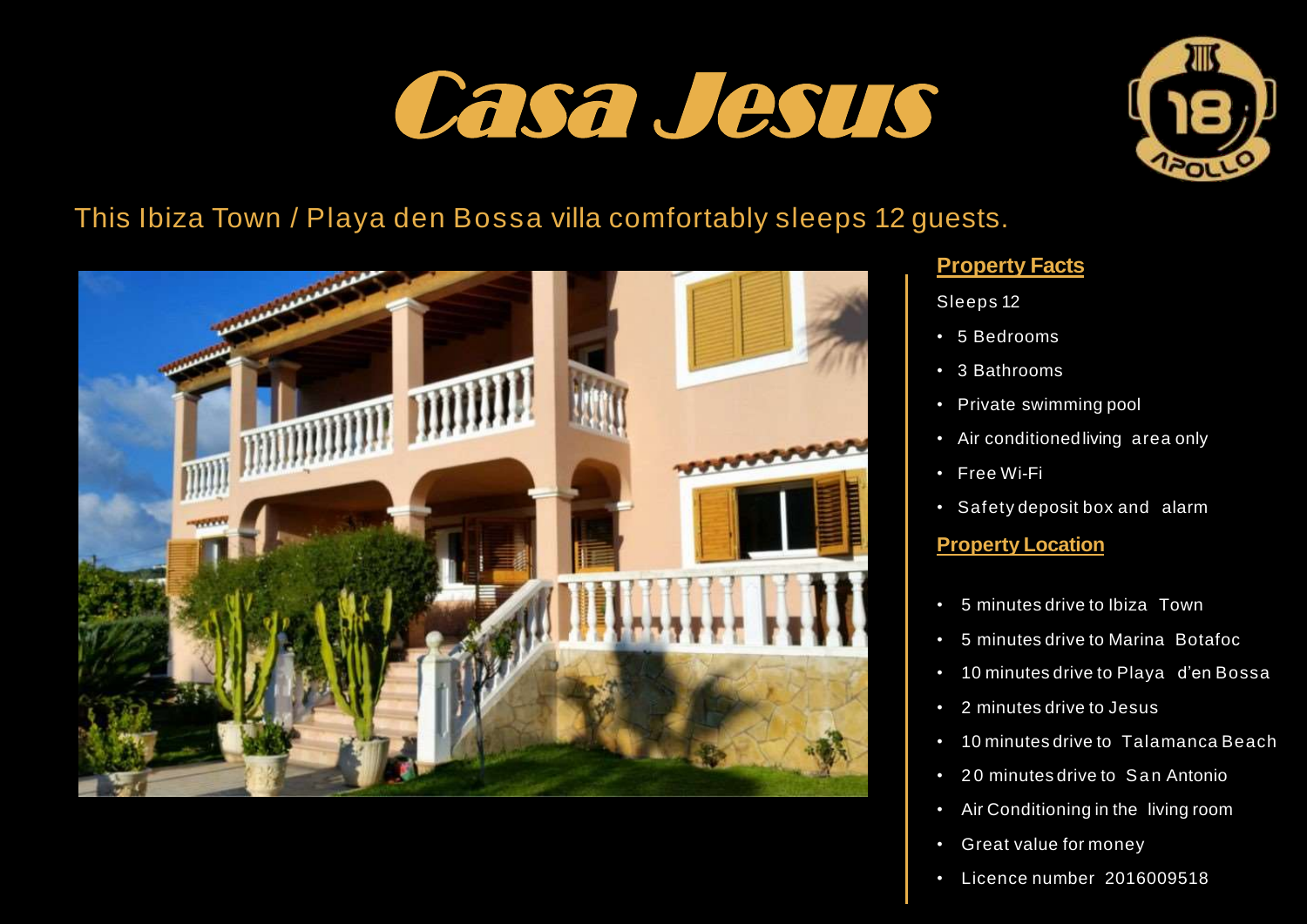



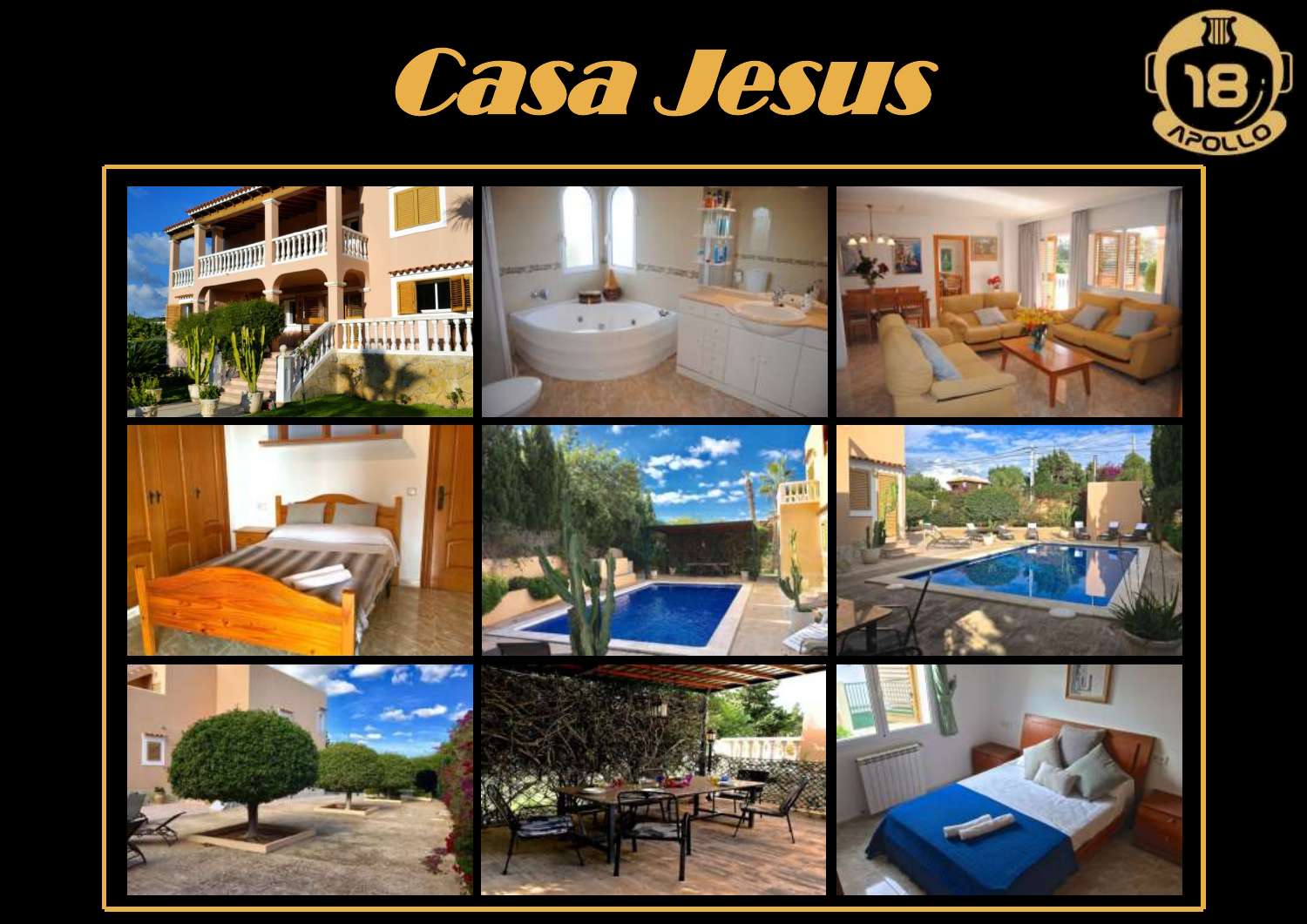# Casa Jesus



## This Ibiza Town / Playa den Bossa villa comfortably sleeps 12 guests.

#### **About VillaJesus**

Villa Jesus is a wonderful Ibiza villa for rent only five

minutes drive from Ibiza Town. The villa is also only ten minutes walk from the popular village of Jesus with lots of excellent shops, restaurants and bars. Jesus practically is a suburb of Ibiza Town and is growing in popularity every year.

Ideal for groups who want to be really close to the action yet want to disappear into the tranquility of their own private Ibiza villa, Villa Jesus is great value for money , in a great location.

This large Ibiza villa comes with five double bedrooms, three bathrooms/toilets, a large comfortable living room and a modern wellequipped utility room.

#### **Villa description**

Entering through a large iron gate, you'll find plenty of parking space for up to 4 cars. You enter the house into a large air conditioned lounge, with wifi and satellite TV plus direct access to the garden. There are 2 good sized double bedrooms on the ground floor, that share a large bathroom/toilet. The ground floor has a large modern well-equipped kitchen & utility room comprising of washing and drying machines, with direct access to the garden and barbecue.

On the first floor there are another three double bedrooms. The master bedroom has a large terrace overlooking the garden and an en-suite bathroom with a jacuzzi. The two other double bedrooms are also of a good size, with both sharing a family bathroom/shower.

One of the bedrooms has its own balcony, which overlooks the surrounding countryside and has views over Ibiza Town and Jesus. There are two extra beds allocated to the largest bedrooms to sleep 12 people if required. This Ibiza villa rental is practical, well equipped, very quiet and ideal for groups wanting to have easy access to the whole island.

#### **The garden**

The outside area is perfect for large groups. The garden is over 2000 square meters with lots of fruit trees, arowing lemons. clementines, oranges and prunes. There is a large pool of 9 meters by 4 meters, a car park for four cars and a barbecue. The garden is perfect for entertaining and outside dining during the long hot summer evenings.

Villa Jesus is a great value for money

Ibiza villa rental. Tourist License

2016009518

### **Property Facts**

#### Sleeps 12

- 5 Bedrooms
- 3 Bathrooms
- Private swimming pool
- Air conditionedliving area only
- Free Wifi
- Safety deposit box and alarm

## **Property Location**

- 5 minutes drive to Ibiza Town
- 5 minutes drive to Marina Botafoc
- 10 minutes drive to Playa d'en Bossa
- 2 minutes drive to Jesus
- 10 minutes drive to Talamanca Beach
- 20 minutes drive to San Antonio
- WIFI
- Air Conditioning in the living room
- Great value for money
- Licence number 2016009518